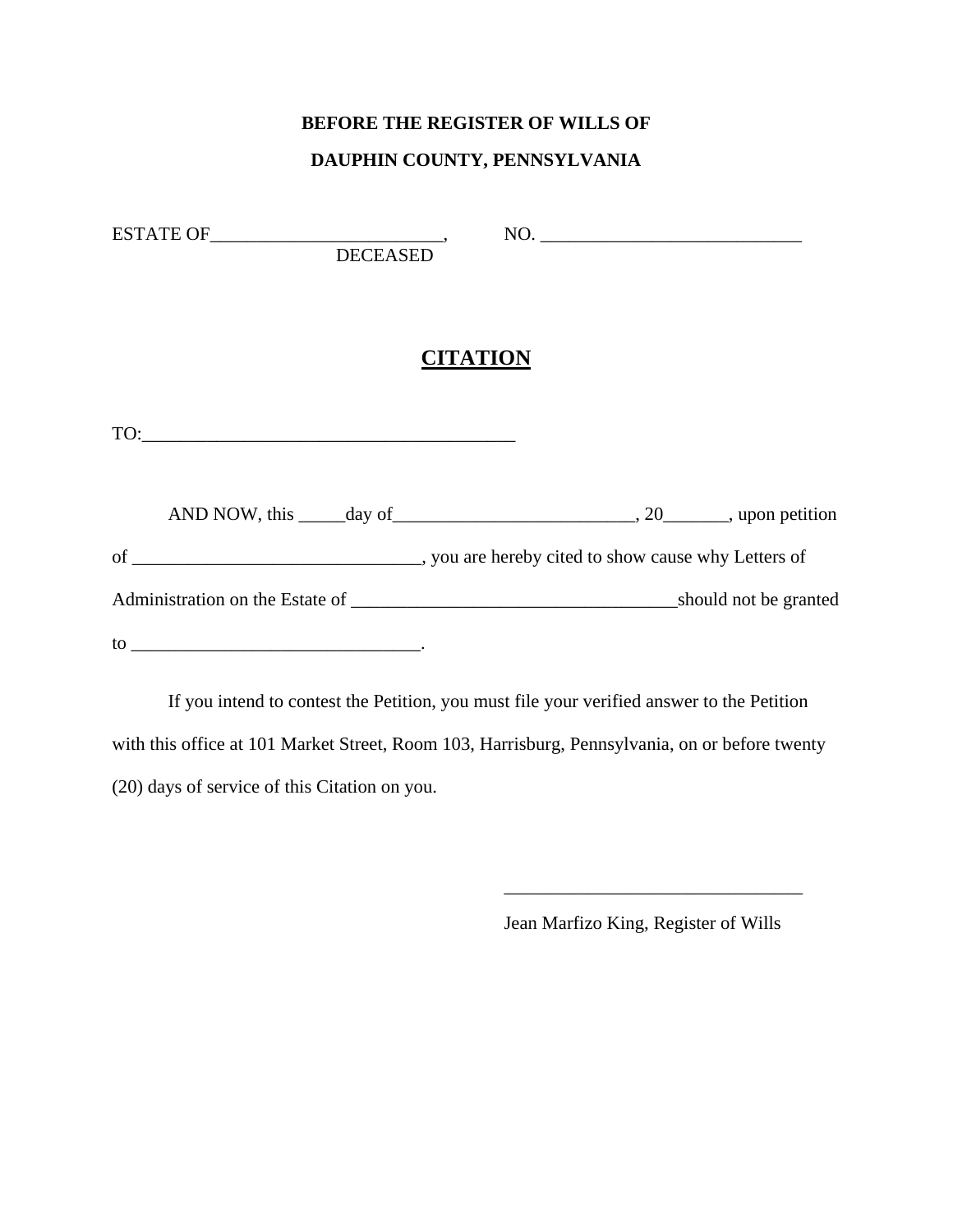#### **DAUPHIN COUNTY, PENSYLVANIA**

ESTATE OF\_\_\_\_\_\_\_\_\_\_\_\_\_\_\_\_\_\_\_\_\_\_\_\_\_\_\_\_\_,

NO. \_\_\_\_\_\_\_\_\_\_\_\_\_\_\_\_\_\_\_\_\_\_\_\_\_

DECEASED

### **PRELIMINARY DECREE**

|                                                                                    | AND NOW, this $\_\_\_\_$ day of $\_\_\_\_\_\_\_\_$ . 20<br>upon. |
|------------------------------------------------------------------------------------|------------------------------------------------------------------|
|                                                                                    |                                                                  |
| directed to $\frac{1}{\sqrt{1-\frac{1}{2}}}\left\lfloor \frac{1}{2} \right\rfloor$ | , to show cause why Letters of Administration on                 |
| the Estate of $\_\_$                                                               | , Deceased, should not be granted to Petitioner.                 |

 Petitioner shall serve the Petition and Citation by Certified Mail, return receipt requested and by First-Class Mail, postage prepaid, to the last known address of \_\_\_\_\_\_\_\_\_\_\_\_\_\_\_\_\_\_\_. Service shall be deemed complete upon receipt if Certified Mail service is effectuated. If Certified Mail service is refused or not claimed and said First-Class mailing is not returned as undeliverable by the United States Postal Service, service shall be deemed complete three (3) days after mailing by First-Class Mail.

 $\overline{\phantom{a}}$  , and the contract of the contract of the contract of the contract of the contract of the contract of the contract of the contract of the contract of the contract of the contract of the contract of the contrac

Jean Marfizo King, Register of Wills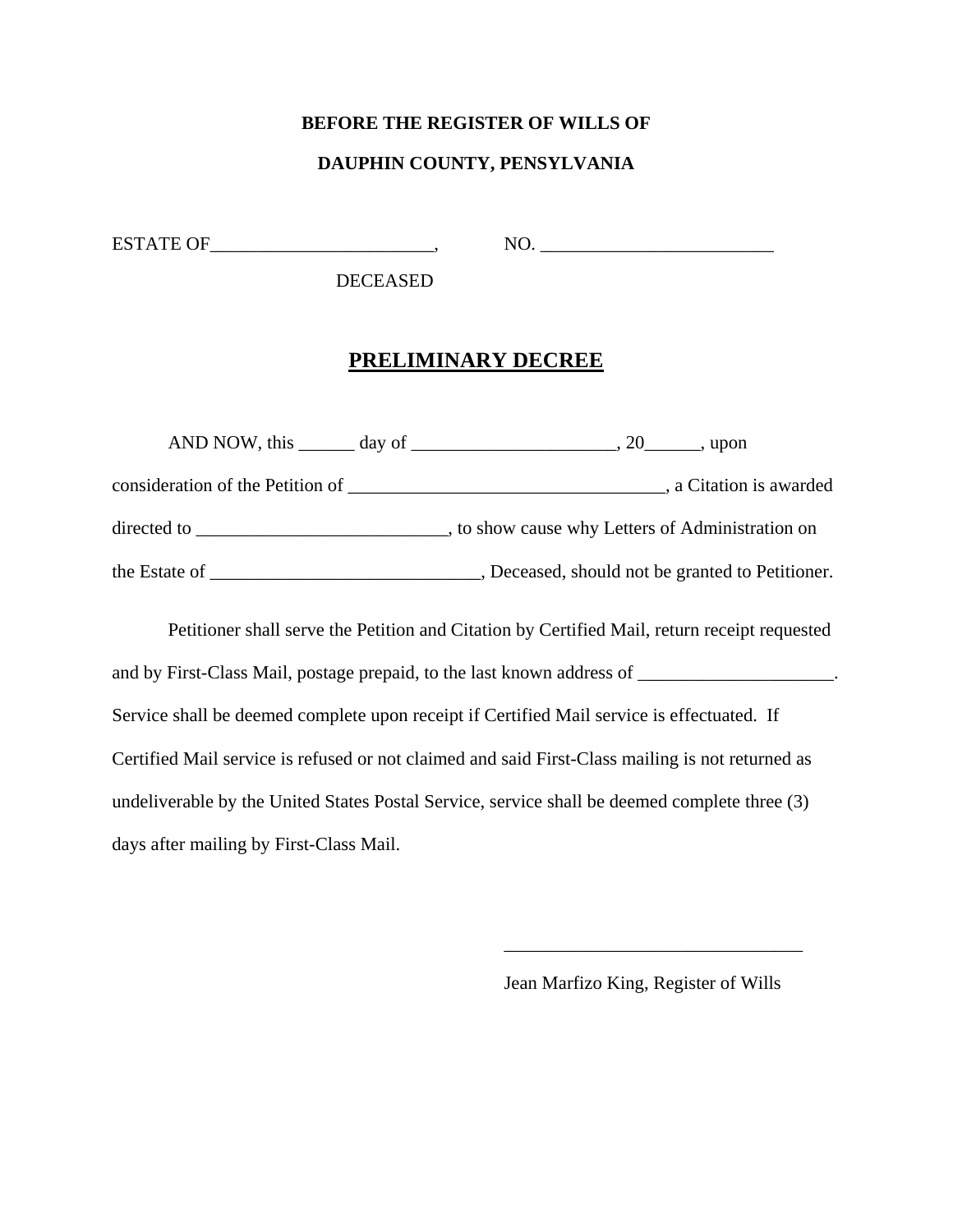# **DAUPHIN COUNTY, PENNSYLVANIA**

ESTATE OF \_\_\_\_\_\_\_\_\_\_\_\_\_\_\_\_\_\_\_\_\_\_\_\_\_\_\_\_,

NO. \_\_\_\_\_\_\_\_\_\_\_\_\_\_\_\_\_\_\_\_\_\_\_\_\_

DECEASED

# **AFFIDAVIT OF SERVICE**

|                            | , hereby certify that I served the Petition and |
|----------------------------|-------------------------------------------------|
| Citation in this matter on | in accordance with the Register's Order         |
| dated                      |                                                 |

Certified Mail Service was either refused or undeliverable. First-Class Mail service was initiated by depositing the Petition and Citation, postage pre-paid, in First-Class Mail on \_\_\_\_\_\_\_\_\_\_\_\_\_\_\_\_\_\_\_\_\_\_\_\_\_\_\_\_\_. First-Class Mail service was not returned as undeliverable. Twenty-three (23) days have now passed since I deposited the Petition and Citation in First-Class Mail in accordance with the Register's Order and no answer to the Petition and Order has been filed to my knowledge.

\_\_\_\_\_\_\_\_\_\_\_\_\_\_\_\_\_\_\_\_\_\_\_\_\_\_\_\_\_\_\_\_\_\_\_\_\_ \_\_\_\_\_\_\_\_\_\_\_\_\_\_\_\_\_\_\_\_\_\_\_\_\_\_\_\_\_\_\_\_\_

Date Signature

Sworn to and subscribed before me, the undersigned notary public, this \_\_\_\_\_\_

day of \_\_\_\_\_\_\_\_\_\_\_\_\_\_\_\_\_\_, 20\_\_\_\_\_\_\_.

\_\_\_\_\_\_\_\_\_\_\_\_\_\_\_\_\_\_\_\_\_\_\_\_\_\_\_\_\_\_\_\_\_

Notary Public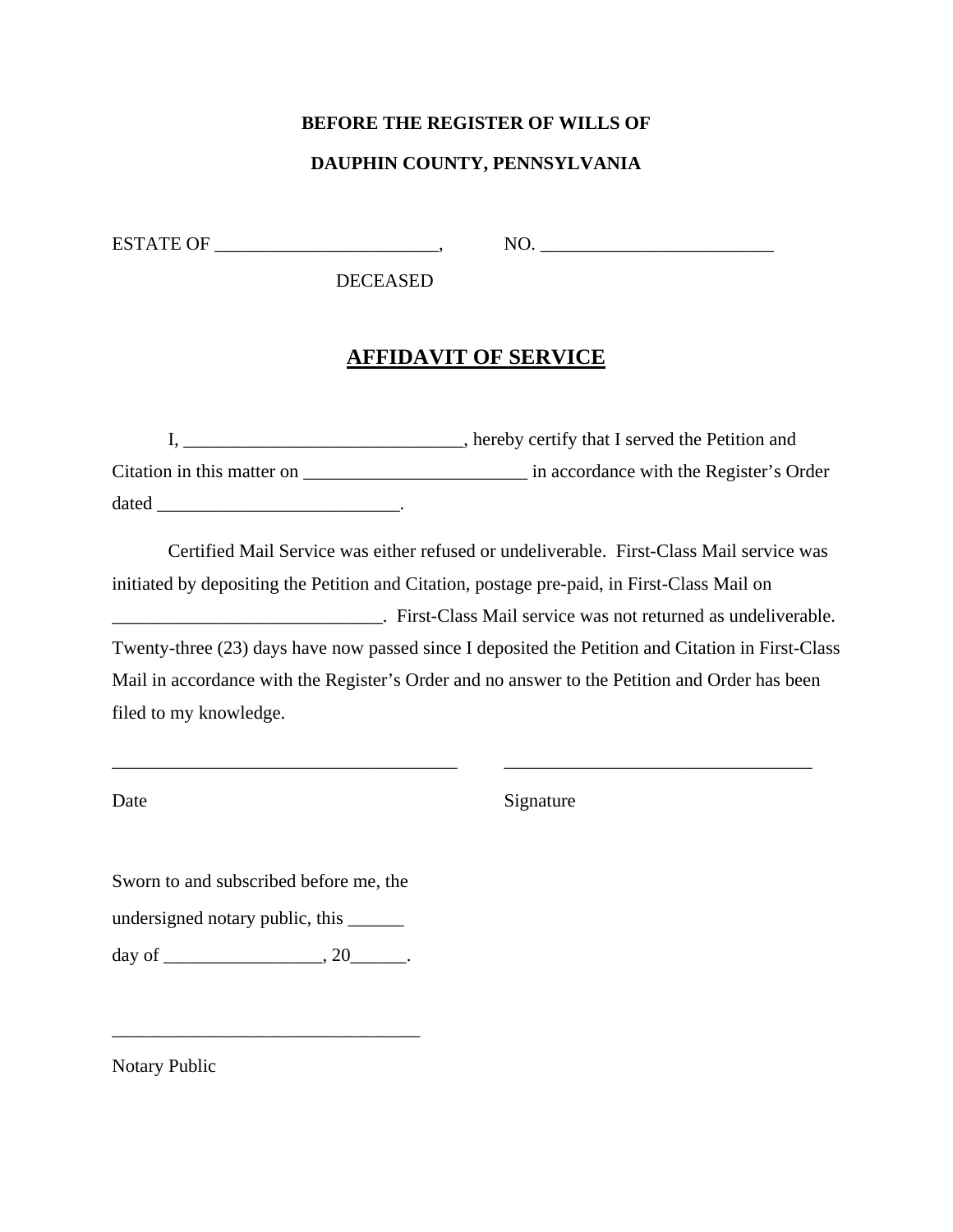### **DAUPHIN COUNTY, PENNSYLVANIA**

ESTATE OF \_\_\_\_\_\_\_\_\_\_\_\_\_\_\_\_\_\_\_\_\_\_\_\_\_\_\_\_\_,

NO. \_\_\_\_\_\_\_\_\_\_\_\_\_\_\_\_\_\_\_\_\_\_

DECEASED

### **AFFIDAVIT OF SERVICE**

|                                         | , hereby certify that I served the |
|-----------------------------------------|------------------------------------|
| Petition and Citation in this matter on | in accordance with                 |
| the Register's Order dated              |                                    |

Service was effectuated by Certified Mail and a return receipt is attached hereto. Twenty (20) days have now passed since the date of the return receipt and no answer to the Petition and Citation has been filed to my knowledge.

\_\_\_\_\_\_\_\_\_\_\_\_\_\_\_\_\_\_\_\_\_\_\_\_\_\_\_\_\_\_\_\_ \_\_\_\_\_\_\_\_\_\_\_\_\_\_\_\_\_\_\_\_\_\_\_\_\_\_\_\_\_\_\_\_\_

Date Signature

Sworn and subscribed before me, the

undersigned notary public, this \_\_\_\_\_\_

day of \_\_\_\_\_\_\_\_\_\_\_\_\_\_\_\_\_\_\_\_\_, 20\_\_\_\_\_\_.

\_\_\_\_\_\_\_\_\_\_\_\_\_\_\_\_\_\_\_\_\_\_\_\_\_\_\_\_\_\_\_\_

Notary Public